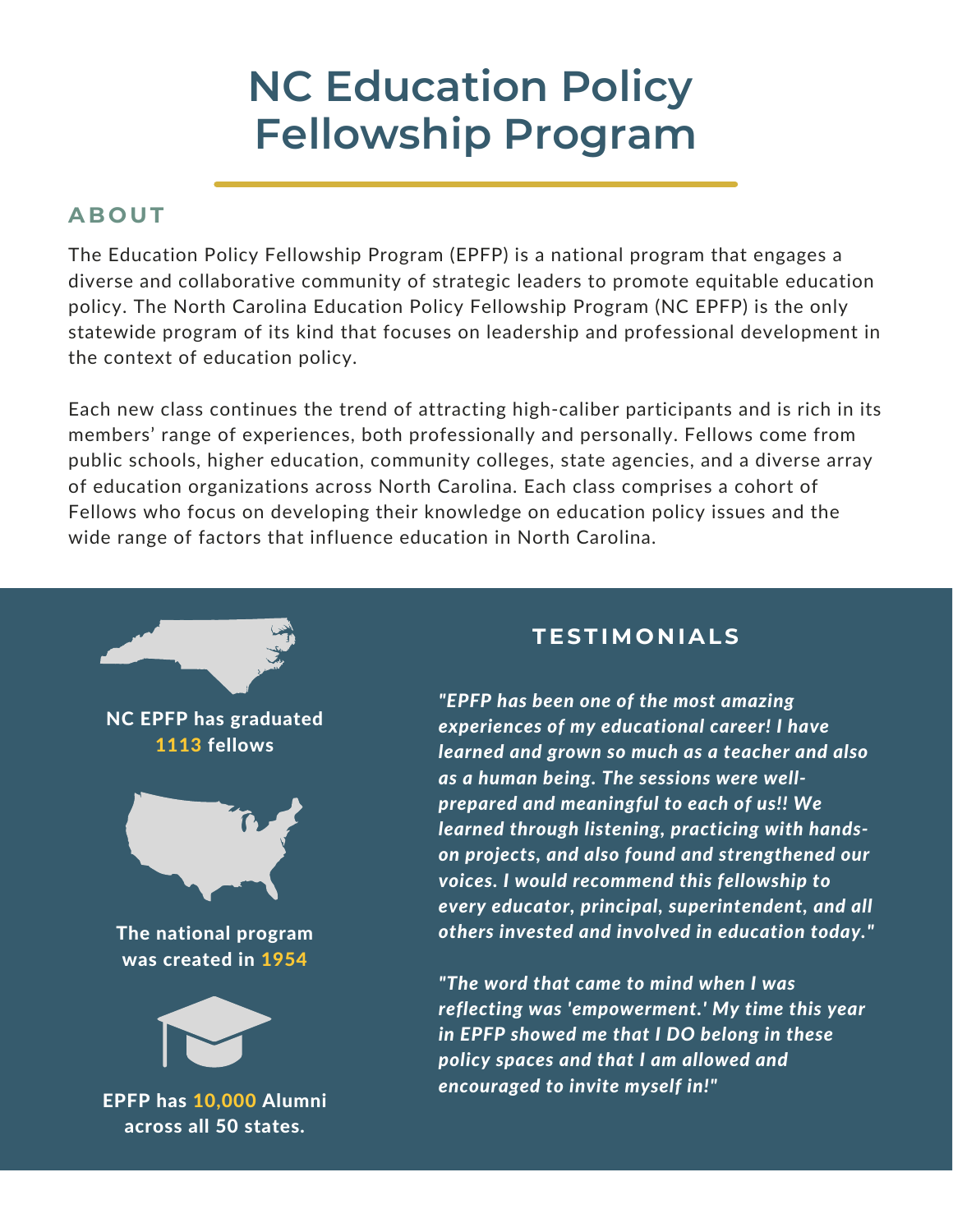# **NC Education Policy Fellowship Program**

#### **T H E FELL OWS H I P**

1 retreats, weekday sessions, and an annual trip to Washington, DC. Fellows also participate in a NC EPFP is an immersive professional and leadership development experience. The cohort meets an average of once a month from September to April in varying learning formats, such as 2-day policy project with an opportunity to present their policy solutions to state elected officials.

In the 2020-21 Fellowship year, we transitioned EPFP to a robust all-virtual program due to COVID-19. Moving forward, we will resume in-person sessions as soon as possible, but will continue to offer a virtual option for certain meetings to facilitate participation for fellows across the state. Although they may look and feel different, they have served as enriching experiences for participants.

### **SE P TEMBE R - O C T O BE R**

Kick-off and two-day Fall Retreat on the history and context for public education in North Carolina in Raleigh

#### **D E C EMBE R**

Two-day winter Retreat in Blowing Rock, NC

### **MAR C H**

Washington Policy Seminar in Washington, DC, in March which brings together Fellows from EPFP programs across the country

#### **N O V EMBE R**

Panels with local and statewide elected officials

#### **JA N UAR Y-FEBRUAR Y**

Monthly sessions, typically focused on policy analysis and funding

### **AP R IL**

Graduation in Raleigh. Legislative Day and Spring Retreat which includes the annual EPFP